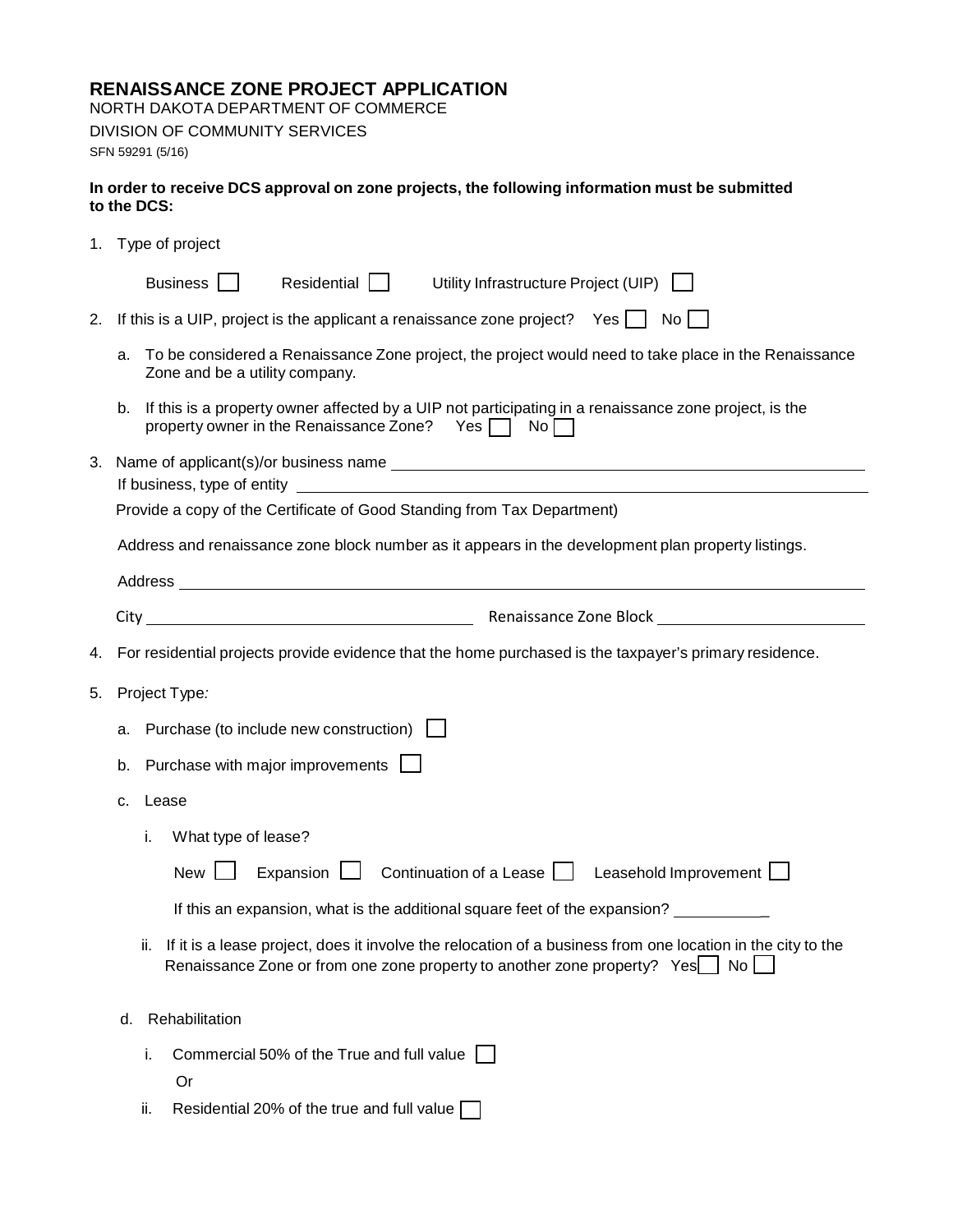- iii. Current true and full value \$
- iv. For rehabilitation projects, provide a description of the work and the estimated costs.

| <b>Work to be Done</b> | <b>Estimated Cost</b> |
|------------------------|-----------------------|
|                        |                       |
|                        |                       |
|                        |                       |
|                        |                       |

- 6. Does this project involve historical preservation or renovation? Yes  $\Box$  No  $\Box$ 
	- a. For projects that involve historical preservation or renovation, but are not part of a rehabilitation project, provide a description of the work and the estimated costs. **A letter of approval from the Historical Society is required to claim any historical tax credits either on a rehabilitation project or renovation.**
	- b. Information for historical properties may be obtained by contacting the Historical Society at: (701) 328- 2666.
- 7. For projects other than the purchase(includes new construction) or rehabilitation of a single family home and historical preservation and renovation, describe how the overall benefit(s) of the project to the community meets or exceeds the financial and tax benefit to the businesses or investor**.**

|  | 8. Is the project being funded by a Renaissance Fund Organization? Yes $\Box$ No $\Box$ |  |  |  |
|--|-----------------------------------------------------------------------------------------|--|--|--|
|--|-----------------------------------------------------------------------------------------|--|--|--|

If yes, describe the type and amount of financing and name of the Renaissance Fund Organization.